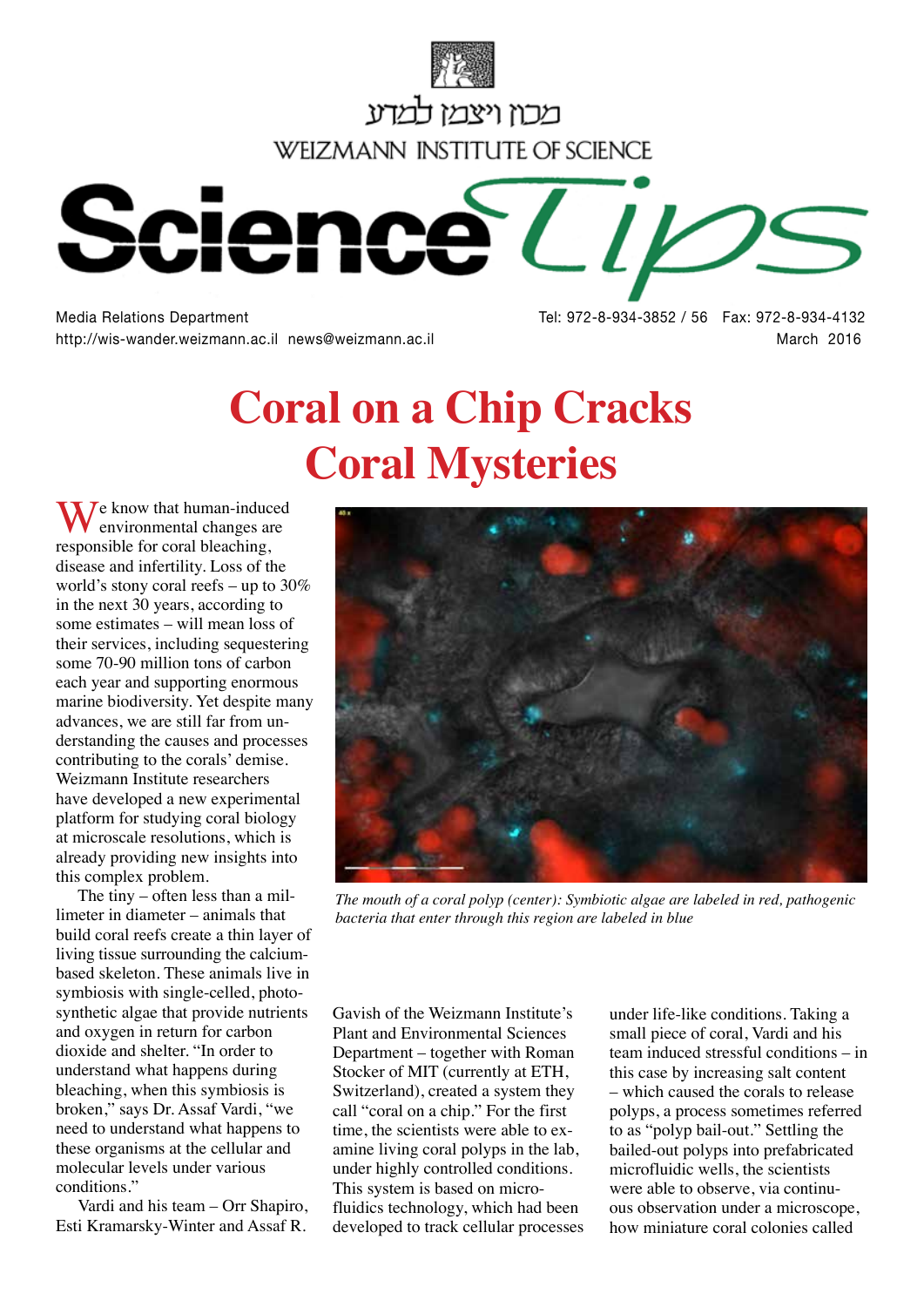"micropropagates" grow and behave in different conditions.

Using their system, the team recorded, for the first time, the growth of individual aragonite crystals – the basic building blocks of the coral skeleton. The group was also able to directly visualize the initiation of coral disease, pointing to a little-known path of infection. Subjecting coral micropropagates to high light intensities, known to induce coral bleaching, enabled the team to follow the elimination of the symbiotic algae, one cell at a time.

Vardi's lab group is already in the process of adapting the coralon-a-chip system to track the nutrient and carbon cycles of reef-building corals, as well as delving further into disease and bleaching processes. "Many corals are running out of time; it is crucial to know how our actions are affecting their survival, and how they affect ours," he says. "Our method can help researchers investigate everything from the coral genes that affect survival, to the strategies coral use to build reefs, to their effects on the marine carbon cycle." Indeed, as corals represent an early stage in the evolution of multicellular organisms, Vardi envisions the coral-on-a-chip platform establishing coral micropropagates as a new model system

for research.  $\blacksquare$ 

*Dr. Assaf Vardi's research is supported by the Benoziyo Fund for the Advancement of Science; the Angel Faivovich Foundation for Ecological Research; the Rothschild Caesarea Foundation; Dana and Yossie Hollander, Israel; Roberto and Renata Ruhman, Brazil; Selmo Nissenbaum, Brazil; the Brazil-Israel Energy Fund; the Lord Sieff of Brimpton Memorial Fund; the European Research Council; the estate of Samuel and Alwyn J. Weber; and the Germaine Hope Brennan Charitable Foundation. Dr. Vardi is the incumbent of the Edith and Nathan Goldenberg Career Development Chair.*

*<http://www.nature.com/ncomms/2016/160304/ncomms10860/full/ncomms10860.html>*

## **One Patent, Three Drugs**

protocol that arose from Weizmann Institute of Science research has led to US Food and Drug Administration approval of a new biological drug for the treatment of a certain form of lung cancer. This is the third cancer drug to be developed on the basis of studies conducted by the Weizmann Institute's Prof. Michael Sela, of the Department of Immunology, and his colleagues.

All three drugs are antibodies that block a receptor on the surface of cells called the epidermal growth factor receptor, or EGFR. This receptor plays a role in the formation and spread of cancerous tumors. Used in combination with chemotherapy or radiation, blocking EGFR may prevent cancer from growing. Prof. Sela and colleagues – Dr. Esther Aboud-Pirak and Dr. Esther Hurwitz – discovered, a number of years ago, that EGFRinhibiting antibodies produce a synergistic anticancer effect when used together with chemotherapy.

"It's a great achievement of technology transfer: A single patent has led to three licensing agreements and three different therapies for various malignancies," says Amir

Naiberg, CEO of the Yeda Research and Development Company, which deals with the commercialization of the Weizmann Institute's research.

**The three EGFR blockers are saving the lives of hundreds of thousands of cancer patients all over the world**

The new drug, Portrazza (necitumumab), manufactured by Eli Lilly and Company, is to be given by intravenous injection in combination with chemotherapy drugs against metastatic squamous non-small cell lung carcinoma. Few treatment options exist for this type of cancer, which is known to be difficult to treat. In a Phase III clinical trial, Portrazza, when given with the other drugs, improved the survival of patients with this disease.

The first drug to have stemmed from this research by Prof. Sela and his colleagues is Erbitux, manufactured by Merck and Eli Lilly. Erbitux is an EGFR blocker that has been approved in many countries for use in combination with chemotherapy or radiation for the treatment certain forms of head and neck carcinomas and metastatic colorectal cancer.

The second drug based on the same research is Vectibix, manufactured by Amgen. This EGFR blocker is approved for the treatment of metastatic colorectal cancer. It is used either in combination with chemotherapy or sometimes, in cases in which chemotherapy fails, alone.

The three EGFR blockers are given to patients whose cancers have certain genetic features, and they are saving the lives of hundreds of thousands of cancer patients all over the world.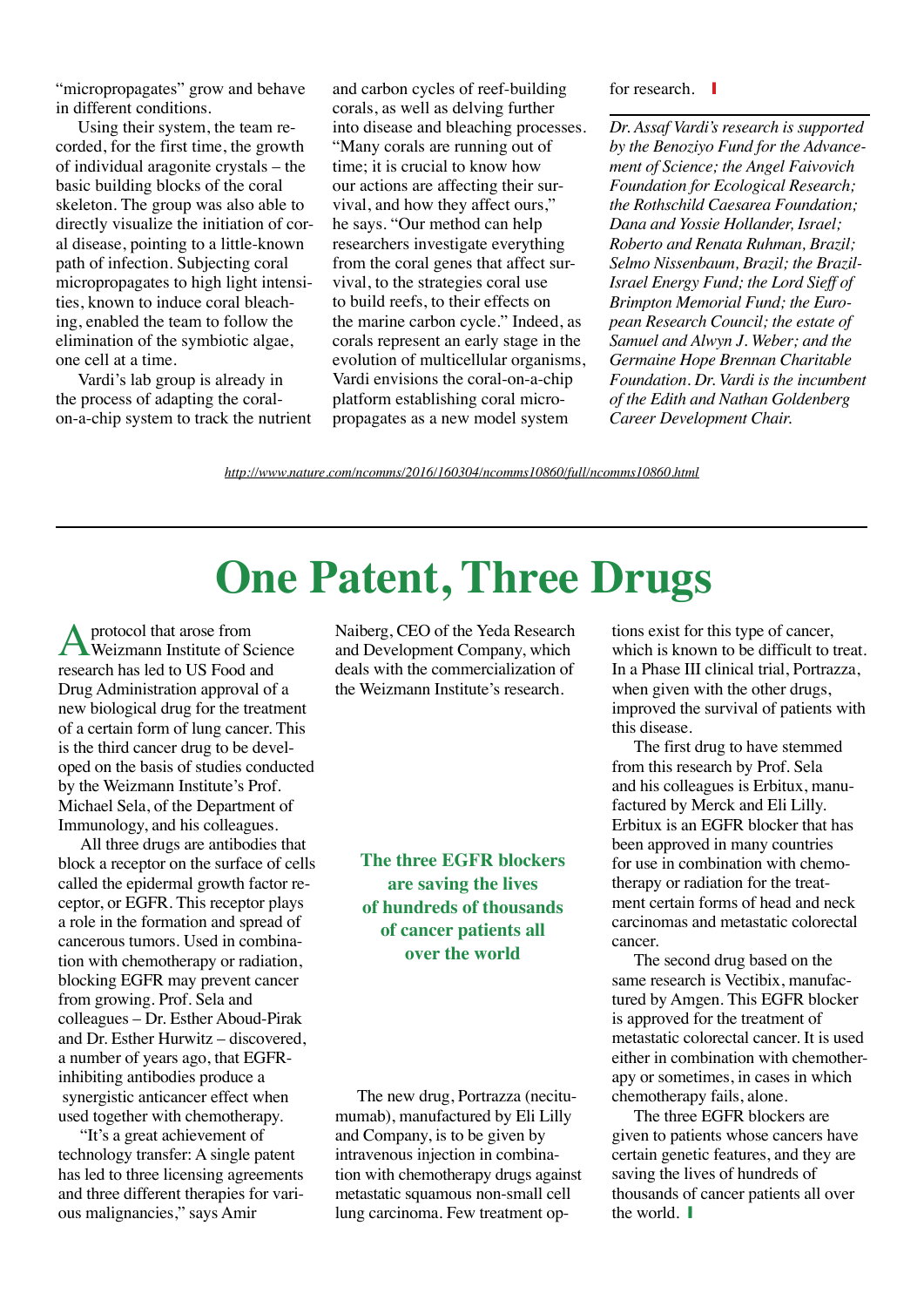## **Temporary Disconnects Shed Light on Long-Term Brain Dysfunction**

 $\sum$  ill we ever be able to understand the cacophonous chatter taking place between the 80 million neurons in our brains? Dr. Ofer Yizhar and his group in the Weizmann Institute of Science's Neurobiology Department have taken a large step in this direction with a new research method that can provide scientists with targeted control over vital parts of the brain's communications.

Yizhar works in the relatively new field of optogenetics, in which scientists use genetic engineering and laser light in thin optical fibers to investigate the living brain. With these tools, scientists can modulate and control the activities of nerve circuits in the brain, and thus begin to unravel the networks of links and nodes in the brain's communications systems.

Yizhar is particularly interested in the long-distance communications between nerve cells in different areas of the brain. "The coordination between different brain systems is vital to the normal functioning of the brain. If we can understand the extended lines of communication between cells that are in the different regions of the brain – some of them quite far from one another," says Yizhar, "we might be able, in the future, to understand the changes that take place in the brain in diseases such as depression, anxiety and schizophrenia. Because we do not have an understanding of these diseases on a functional level, we are sorely lacking good ways to treat them."

Optogenetics involves inserting a gene for a light-sensitive protein into the neurons, using a modified virus. These neurons then become activated when light is focused on them through the thin optical fibers. Yizhar and his team established a method that allows them to zoom in on a particular part of the brain's network: the "communications cables" that link up the entire brain. These "cables" are the axons – thin exten-



*Red and green dots reveal a region in the brain that that is very dense with synapses. A special fluorescent protein allows Dr. Ofer Yizhar and his group to record the activity of the synapses*

sions of the nerve cells that carry electric pulses from the cells' centers. Some axons are relatively short and linked to nearby neurons, but others can be lengthy, reaching out to distant regions of the brain.

In the new study, which was published in *Nature Neuroscience*, the team, led by PhD student Mathias Mahn, showed that optogenetic techniques can be used to temporarily silence these long-range axons, effectively leading to a reversible "disconnect" between two distant brain nodes. By observing what happens when crucial connections are disabled, the researchers were able to begin to filling in the picture of the axons' role in the brain's internal conversation. Since mental and neurological diseases are often thought to result from changes in long-range

brain connectivity, these studies could contribute to a better understanding of the mechanisms behind health and disease in the brain.

"The research led us to a deeper understanding of the unique properties of the axons and synapses that form the connections between neurons," says Yizhar. "We were able to uncover the responses of axons to various optogenetic manipulations. Understanding these differences will be crucial to unraveling the mechanisms for long-distance communication in the brain."

*Dr. Ofer Yizhar's research is supported by the Grodetsky Center for Higher Brain Functions; the Henry Chanoch Krenter Institute for Biomedical Imaging and Genomics; the Adelis Foundation; the Carolito Stiftung;*